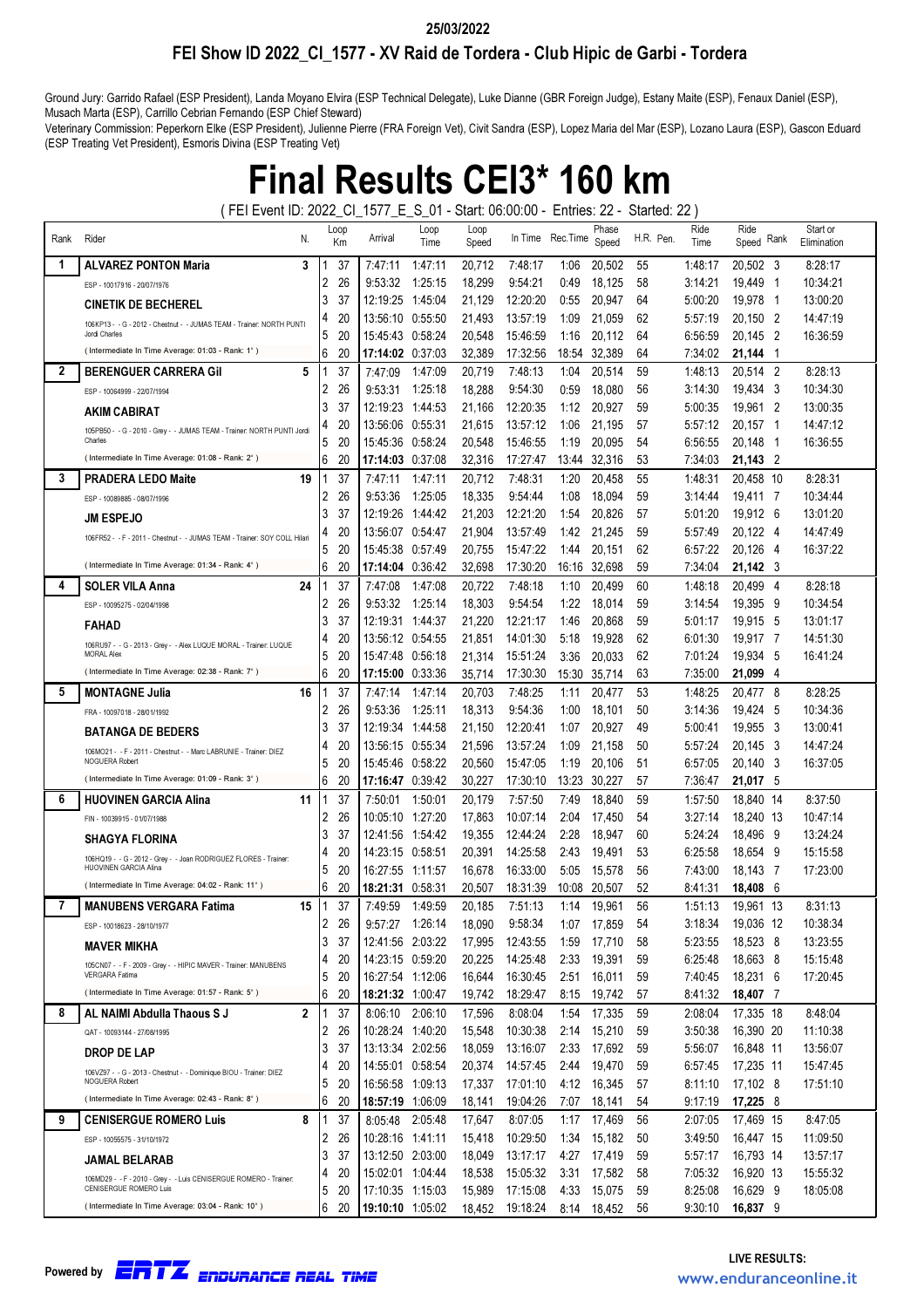|            |                                                                                                                       | Loop    |                  | Loop              | Loop   |                 |          | Phase       |           | Ride    | Ride      |      | Start or               |
|------------|-----------------------------------------------------------------------------------------------------------------------|---------|------------------|-------------------|--------|-----------------|----------|-------------|-----------|---------|-----------|------|------------------------|
| Rank       | Rider<br>N.                                                                                                           | Km      | Arrival          | Time              | Speed  | In Time         | Rec.Time | Speed       | H.R. Pen. | Time    | Speed     | Rank | Elimination            |
| 10         | 12<br>JAIO OAR Ana                                                                                                    | 37      | 8:06:04          | 2:06:04           | 17,610 | 8:08:26         | 2:22     | 17,285      | 57        | 2:08:26 | 17,285 21 |      | 8:48:26                |
|            |                                                                                                                       | 26<br>2 | 10:28:21         | 1:39:55           | 15,613 | 10:30:06        | 1:45     | 15,344      | 59        | 3:50:06 | 16,428 17 |      | 11:10:06               |
|            | ESP - 10113827 - 26/11/1991                                                                                           | 37<br>3 | 13:14:50         | 2:04:44           | 17,798 | 13:19:10        | 4:20     | 17,200      | 56        | 5:59:10 | 16,705 16 |      | 13:59:10               |
|            | <b>VAVEL DE LA TAVE</b>                                                                                               | 20<br>4 | 15:05:18         | 1:06:08           | 18,145 | 15:07:31        | 2:13     | 17,557      | 57        | 7:07:31 | 16,841 14 |      | 15:57:31               |
|            | 105DZ37 - - F - 2009 - Other - - ENEKO GOIKOETXEA URUBURU - Trainer:<br>GOIKOETXEA URUBURU Eneko                      | 20<br>5 | 17:15:17 1:17:46 |                   | 15,431 | 17:18:18        | 3:01     | 14,855      | 59        | 8:28:18 | 16,526 11 |      | 18:08:18               |
|            | (Intermediate In Time Average: 02:44 - Rank: 9°)                                                                      | 6<br>20 | 19:17:17         | 1:08:59           | 17,396 | 19:22:04        | 4:47     | 17,396      | 58        | 9:37:17 | 16,630 10 |      |                        |
| 11         | 25<br><b>SORIANO LLUCH Anna</b>                                                                                       | 37      | 8:06:08          | 2:06:08           | 17,600 | 8:07:41         | 1:33     | 17,387      | 56        | 2:07:41 | 17,387 17 |      | 8:47:41                |
|            | ESP - 10019586 - 20/11/1988                                                                                           | 26<br>2 | 10:28:20         | 1:40:39           | 15,499 | 10:30:26        | 2:06     | 15,182      | 56        | 3:50:26 | 16,404 19 |      | 11:10:26               |
|            |                                                                                                                       | 37<br>3 | 13:14:51         | 2:04:25           | 17,843 | 13:18:31        | 3:40     | 17,332      | 59        | 5:58:31 | 16,736 15 |      | 13:58:31               |
|            | <b>FAVORITA OF GREDOS</b>                                                                                             | 20<br>4 | 15:05:16         | 1:06:45           | 17,978 | 15:07:47        | 2:31     | 17,324      | 59        | 7:07:47 | 16,831 15 |      | 15:57:47               |
|            | 105EL99 - - G - 2010 - Grey - - JULIO SORIANO MESTRE - Trainer:<br>SORIANO LLUCH Anna                                 | 20<br>5 | 17:15:18         | 1:17:31           | 15,481 | 17:18:18        | 3:00     | 14,904      | 61        | 8:28:18 | 16,526 11 |      | 18:08:18               |
|            | (Intermediate In Time Average: 02:34 - Rank: 6°)                                                                      | 6<br>20 | 19:17:18         | 1:09:00           | 17,391 | 19:23:01        | 5:43     | 17,391      | 58        | 9:37:18 | 16,629 11 |      |                        |
| 12         | <b>BASTIJNS Peter</b><br>4                                                                                            | 37      | 8:06:07          | 2:06:07           | 17,603 | 8:08:12         | 2:05     | 17,317      | 56        | 2:08:12 | 17,317 20 |      | 8:48:12                |
|            | BEL - 10069082 - 06/06/1967                                                                                           | 26<br>2 | 10:28:21         | 1:40:09           | 15,577 | 10:30:13        | 1:52     | 15,292      | 58        | 3:50:13 | 16,419 18 |      | 11:10:13               |
|            |                                                                                                                       | 37<br>3 | 13:13:31         | 2:03:18           | 18,005 | 13:17:05        | 3:34     | 17,499      | 59        | 5:57:05 | 16,803 12 |      | 13:57:05               |
|            | <b>CHEILIB D'ORYA</b>                                                                                                 | 20<br>4 | 14:55:00         | 0:57:55           | 20,719 | 15:03:14        | 8:14     | 18,141      | 58        | 7:03:14 | 17,012 12 |      | 15:53:14               |
|            | 106IA43 - - G - 2012 - Grey - - Juan Carlos RUIZ DE VILLA FERNANDEZ -<br>Trainer: RUIZ DE VILLA FERNANDEZ Juan Carlos | 20<br>5 | 17:04:44         | 1:11:30           | 16,783 | 17:15:53        | 11:09    | 14,519      | 64        | 8:25:53 | 16,605 10 |      | 18:05:53               |
|            | (Intermediate In Time Average: 05:23 - Rank: 12°)                                                                     | 6<br>20 | 19:18:03         | 1:12:10           | 16,628 | 19:28:26        | 10:23    | 16,628      | 62        | 9:38:03 | 16,608 12 |      |                        |
| <b>FTQ</b> | 14<br>LUQUE MORAL Alex                                                                                                | 37      | 7:47:04          | 1:47:04           | 20,735 | 7:48:10         | 1:06     | 20,524      | 59        | 1:48:10 | 20,524 1  |      | 8:28:10                |
|            | ESP - 10019584 - 21/07/1976                                                                                           | 26<br>2 | 9:53:29          | 1:25:19           | 18,285 | 9:56:59         | 3:30     | 17,564      | 58        | 3:16:59 | 19,189 11 |      | 10:36:59               |
|            |                                                                                                                       | 37<br>3 | 12:19:26         | 1:42:27           | 21,669 | 12:21:10        | 1:44     | 21,309      | 58        | 5:01:10 | 19,923 4  |      | 13:01:10               |
|            | <b>TREVOL</b>                                                                                                         | 20<br>4 | 13:56:10         | 0:55:00           | 21,818 | 13:58:03        | 1:53     | 21,096      | 59        | 5:58:03 | 20.109    | - 5  | 14:48:03               |
|            | 106NL63 - - G - 2012 - Chestnut - - Alex LUQUE MORAL - Trainer: LUQUE<br><b>MORAL Alex</b>                            | 5<br>20 | 15:45:42 0:57:39 |                   | 20,815 | 15:48:41        | 2:59     | 19,791      | 64        | 6:58:41 | 20,063    |      | Irr. Gait [GA]         |
|            |                                                                                                                       | 6<br>20 |                  |                   |        |                 |          |             |           |         |           |      |                        |
| <b>FTQ</b> | <b>COSTA AGUILAR Josep</b><br>9                                                                                       | 37      | 7:47:09          | 1:47:09           | 20,719 | 7:49:42         | 2:33     | 20,237      | 60        | 1:49:42 | 20,237 12 |      | 8:29:42                |
|            | ESP - 10044638 - 13/07/1968                                                                                           | 2<br>26 | 9:53:43          | 1:24:01           | 18,568 | 9:56:24         | 2:41     | 17,993      | 62        | 3:16:24 | 19,246 10 |      | 10:36:24               |
|            |                                                                                                                       | 37<br>3 | 12:19:38         | 1:43:14           | 21,505 | 12:23:26        | 3:48     | 20,741      | 64        | 5:03:26 | 19,774 7  |      | 13:03:26               |
|            | <b>CIBELES EA</b>                                                                                                     | 20<br>4 | 13:56:18         | 0:52:52           | 22,699 | 14:01:21        | 5:03     | 20,719      | 62        | 6:01:21 | 19,925 6  |      | 14:51:21               |
|            | 105PX30 - - F - 2007 - Bay - - JOSEP COSTA - Trainer: COSTA AGUILAR<br>Josep                                          | 5<br>20 | 15:59:37 1:08:16 |                   | 17,578 | 16:11:35        | 11:58    | 14,956      | 63        | 7:21:35 | 19,022    |      | Irr. Gait [GA]         |
|            |                                                                                                                       | 20<br>6 |                  |                   |        |                 |          |             |           |         |           |      |                        |
| <b>FTQ</b> | 27<br>AL MUTAIRI Dhari Motlag Humoud                                                                                  | 37      | 8:06:01          | 2:06:01           | 17,617 | 8:07:39         | 1:38     | 17,391      | 55        | 2:07:39 | 17,391 16 |      | 8:47:39                |
|            | KUW - 10113296 - 06/12/1991                                                                                           | 26<br>2 | 10:28:14         | 1:40:35           | 15,510 | 10:29:59        | 1:45     | 15,244      | 55        | 3:49:59 | 16,436 16 |      | 11:09:59               |
|            | <b>BATAL TTORRE 75</b>                                                                                                | 3<br>37 | 13:13:28         | 2:03:29           | 17,978 | 13:15:29        | 2:01     | 17,689      | 59        | 5:55:29 | 16,878 10 |      | 13:55:29               |
|            |                                                                                                                       | 20<br>4 | 14:54:28         | 0:58:59           | 20,345 | 14:56:58        | 2:30     | 19,517      | 59        | 6:56:58 | 17,268    |      | Metabolic [ME]         |
|            | 105LZ02 - - F - 2010 - Chestnut - - JON FERNANDEZ DE ANTONA ZUBIA -<br>Trainer: FERNANDEZ DE ANTONA Jon               | 20<br>5 |                  |                   |        |                 |          |             |           |         |           |      |                        |
|            |                                                                                                                       | 6<br>20 |                  |                   |        |                 |          |             |           |         |           |      |                        |
| <b>FTQ</b> | <b>ABAJO PARANLS Laura</b><br>1                                                                                       | 37      | 8.05.46          | 2:05:46           | 17.652 | 8:08:07         | 2:21     | 17,328      | 48        | 2:08:07 | 17,328    | 19   | 8:48:07                |
|            | ESP - 10137415 - 24/10/1994                                                                                           | 2<br>26 | 10:27:36 1:39:29 |                   | 15,681 | 10:29:02        |          | 1:26 15,458 | 52        | 3:49:02 | 16,504 14 |      | 11:09:02               |
|            | EL NYOUR D'AILLAS                                                                                                     | 37<br>3 | 13:13:39 2:04:37 |                   | 17,815 | 13:17:12        | 3:33     | 17,321      | 61        | 5:57:12 | 16.797 13 |      | 13:57:12               |
|            | 105TW39 - - G - 2010 - Bay - - MANUEL ESTALELLA BARTRA - Trainer:                                                     | 20<br>4 | 14:54:30 0:57:18 |                   |        | 20,942 14:57:28 | 2:58     | 19,912      | 62        | 6:57:28 | 17,247 10 |      | 15:47:28               |
|            | ABAJO PARANLS Laura                                                                                                   | 20<br>5 |                  |                   |        |                 |          |             |           |         |           |      | Fail to complete [FTC] |
|            |                                                                                                                       | 6<br>20 |                  |                   |        |                 |          |             |           |         |           |      |                        |
| <b>FTQ</b> | <b>BLANCO RODRIGO Omar</b><br>6                                                                                       | 37      | 7:47:13          | 1:47:13           | 20,706 | 7:48:23         | 1:10     | 20,483      | 54        | 1:48:23 | 20,483 7  |      | 8:28:23                |
|            | ESP - 10076807 - 24/01/1991                                                                                           | 26<br>2 | 9:53:33          | 1:25:10           | 18,317 | 9:54:25         | 0:52     | 18,133      | 53        | 3:14:25 | 19,443 2  |      | 10:34:25               |
|            | SORAYA PEU                                                                                                            | 37<br>3 | 12:19:25 1:45:00 |                   | 21,143 | 12:20:27        | 1:02     | 20,937      | 59        | 5:00:27 | 19,970    |      | Irr. Gait [GA]         |
|            | 106FR51 - - F - 2012 - Chestnut - - JUMAS TEAM - Trainer: NORTH PUNTI                                                 | 20<br>4 |                  |                   |        |                 |          |             |           |         |           |      |                        |
|            | Jordi Charles                                                                                                         | 5<br>20 |                  |                   |        |                 |          |             |           |         |           |      |                        |
|            |                                                                                                                       | 6<br>20 |                  |                   |        |                 |          |             |           |         |           |      |                        |
| <b>FTQ</b> | <b>FERNANDEZ VILAR David</b><br>10                                                                                    | 37      | 7:47:14          | 1:47:14           | 20,703 | 7:48:37         | 1:23     | 20,439      | 48        | 1:48:37 | 20,439 11 |      | 8:28:37                |
|            | ESP - 10019587 - 21/07/1971                                                                                           | 26<br>2 | 9:53:33          | 1:24:56           | 18,367 | 9:54:35         | 1:02     | 18,147      | 52        | 3:14:35 | 19,426 4  |      | 10:34:35               |
|            | KOHEILAN ISHANI CA                                                                                                    | 37<br>3 | 12:19:31 1:44:56 |                   | 21,156 | 12:21:42        | 2:11     | 20,725      | 49        | 5:01:42 | 19,887    |      | Irr. Gait [GA]         |
|            | 106SA00 - - F - 2012 - Bay - - David FERNANDEZ VILAR - Trainer:                                                       | 20<br>4 |                  |                   |        |                 |          |             |           |         |           |      |                        |
|            | FERNANDEZ VILAR David                                                                                                 | 20<br>5 |                  |                   |        |                 |          |             |           |         |           |      |                        |
|            |                                                                                                                       | 6<br>20 |                  |                   |        |                 |          |             |           |         |           |      |                        |
| <b>FTQ</b> | SOLDEVILA ALTARRIBA Guillem<br>22                                                                                     | 37      | 7:47:16          | 1:47:16           | 20,696 | 7:48:28         | 1:12     | 20,467      | 58        | 1:48:28 | 20,467 9  |      | 8:28:28                |
|            | ESP - 10019589 - 08/09/1992                                                                                           | 2<br>26 | 9:53:38          | 1:25:10           | 18,317 | 9:54:38         | 1:00     | 18,104      | 59        | 3:14:38 | 19,421 6  |      | 10:34:38               |
|            | <b>DYVA DE CANDESIR</b>                                                                                               | 37<br>3 |                  | 12:19:32  1:44:54 | 21,163 | 12:27:29        | 7:57     | 19,672      | 60        | 5:07:29 | 19,513    |      | Irr. Gait [GA]         |
|            | 106YG62 - - F - 2013 - Grey - - M7 STABLES FR - Trainer: SOLDEVILA                                                    | 20<br>4 |                  |                   |        |                 |          |             |           |         |           |      |                        |
|            | ALTARRIBA Guillem                                                                                                     | 20<br>5 |                  |                   |        |                 |          |             |           |         |           |      |                        |
|            |                                                                                                                       | 6<br>20 |                  |                   |        |                 |          |             |           |         |           |      |                        |
| <b>FTQ</b> | <b>MUNTALA SANCHEZ Paula</b><br>17                                                                                    | 37      | 7:47:06          | 1:47:06           | 20,728 | 7:48:18         | 1:12     | 20,499      | 59        | 1:48:18 | 20,499 4  |      | 8:28:18                |
|            | ESP - 10075030 - 15/02/1995                                                                                           | 26<br>2 | 9:53:32          | 1:25:14           | 18,303 | 9:54:50         | 1:18     | 18,028      | 56        | 3:14:50 | 19,401 8  |      | 10:34:50               |
|            | <b>ERYVAN</b>                                                                                                         | 37<br>3 | 12:19:28 1:44:38 |                   | 21,217 | 12:27:33        |          | 8:05 19,695 | 78        | 5:07:33 | 19,509    |      | Metabolic [ME]         |
|            | 106BH89 - - G - 2012 - Grey - - Alex LUQUE MORAL - Trainer: LUQUE                                                     | 20<br>4 |                  |                   |        |                 |          |             |           |         |           |      |                        |
|            | <b>MORAL Alex</b>                                                                                                     | 20<br>5 |                  |                   |        |                 |          |             |           |         |           |      |                        |
|            |                                                                                                                       | 6<br>20 |                  |                   |        |                 |          |             |           |         |           |      |                        |

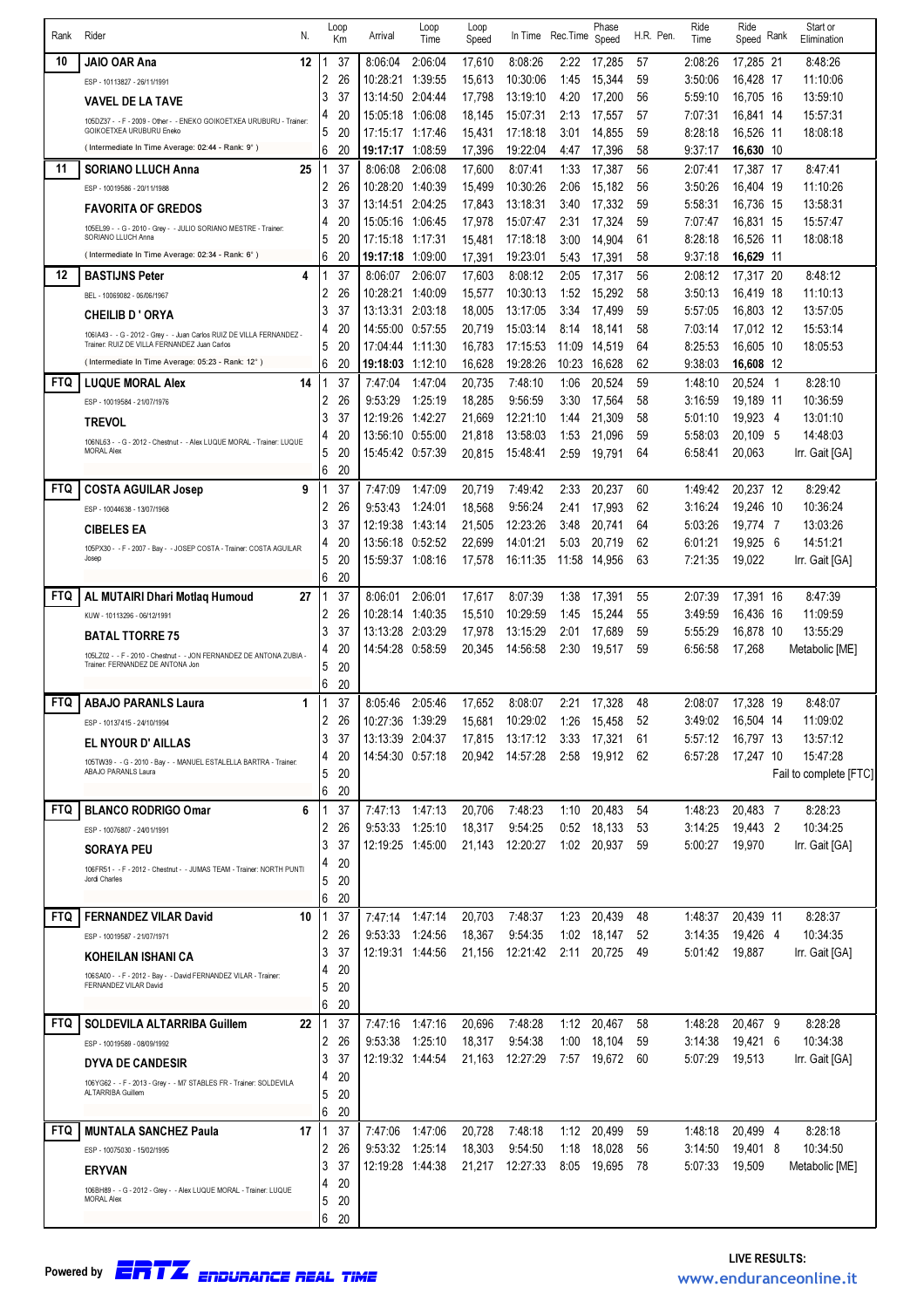| Rank       | Rider                                                                 | N. | Loop<br>Km | Arrival | Loop<br>Time | Loop<br>Speed |         | In Time Rec. Time | Phase<br>Speed | H.R. Pen. | Ride<br>Time | Ride<br>Speed Rank | Start or<br>Elimination |
|------------|-----------------------------------------------------------------------|----|------------|---------|--------------|---------------|---------|-------------------|----------------|-----------|--------------|--------------------|-------------------------|
| <b>FTQ</b> | <b>LAHERRAN FERNANDEZ Roberto</b>                                     | 13 | 37         | 7:47:17 | 1:47:17      | 20,693        | 7:48:18 | 1:01              | 20,499         | 49        | 1:48:18      | 20,499 4           | 8:28:18                 |
|            | ESP - 10028714 - 10/04/1973                                           |    | 26<br>2    | 9:53:40 | 1:25:22      | 18,274        | 9:54:40 | 1:00              | 18,063         | -51       | 3:14:40      | 19,418             | Irr. Gait [GA]          |
|            | <b>PIRLO</b>                                                          |    | 37<br>3    |         |              |               |         |                   |                |           |              |                    |                         |
|            | 106PW71 - - G - 2012 - Chestnut - - Roberto LAHERRAN FERNANDEZ -      |    | 20<br>4    |         |              |               |         |                   |                |           |              |                    |                         |
|            | Trainer: LAHERRAN FERNANDEZ Roberto                                   |    | .5<br>20   |         |              |               |         |                   |                |           |              |                    |                         |
|            |                                                                       |    | 6<br>20    |         |              |               |         |                   |                |           |              |                    |                         |
| <b>FTQ</b> | <b>RABASEDAS SIDERA Jaume</b>                                         | 20 | 37         | 8:06:14 | 2:06:14      | 17,586        | 8:18:44 | 12:30             | 16,002         | 65        | 2:18:44      | 16,002             | Metabolic [ME]          |
|            | ESP - 10132603 - 09/09/1998                                           |    | 26<br>2    |         |              |               |         |                   |                |           |              |                    |                         |
|            | <b>D BIDA AL SHAQAB</b>                                               |    | 37<br>3    |         |              |               |         |                   |                |           |              |                    |                         |
|            | 106VD18 - - F - 2013 - Grey - - QATAR FOUNDATION AL SHAQAB - Trainer: |    | 20<br>4    |         |              |               |         |                   |                |           |              |                    |                         |
|            | DIEZ NOGUERA Robert                                                   |    | 20<br>.5   |         |              |               |         |                   |                |           |              |                    |                         |
|            |                                                                       |    | 20<br>6    |         |              |               |         |                   |                |           |              |                    |                         |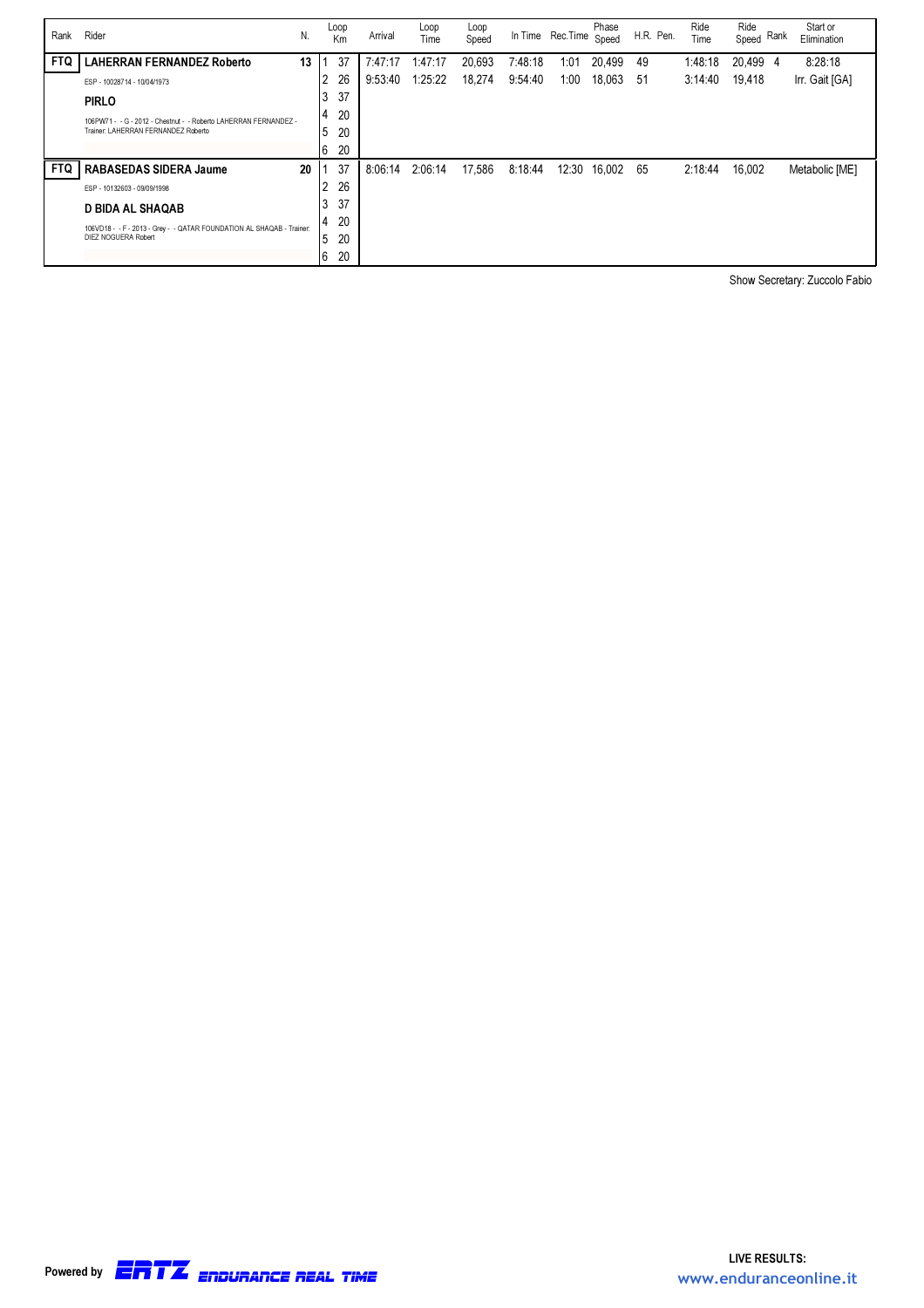### FEI Show ID 2022\_CI\_1577 - XV Raid de Tordera - Club Hipic de Garbi - Tordera 25/03/2022

Ground Jury: Garrido Rafael (ESP President), Landa Moyano Elvira (ESP Technical Delegate), Luke Dianne (GBR Foreign Judge), Estany Maite (ESP), Fenaux Daniel (ESP), Musach Marta (ESP), Carrillo Cebrian Fernando (ESP Chief Steward)

Veterinary Commission: Peperkorn Elke (ESP President), Julienne Pierre (FRA Foreign Vet), Civit Sandra (ESP), Lopez Maria del Mar (ESP), Lozano Laura (ESP), Gascon Eduard (ESP Treating Vet President), Esmoris Divina (ESP Treating Vet)

## Final Results CEI1\* 103 km

( FEI Event ID: 2022\_CI\_1577\_E\_S\_03 - Start: 08:30:00 - Entries: 21 - Started: 21 )

| Rank | Rider<br>N.                                                                                             |        | Loop<br>Кm | Arrival                              | Loop<br>Time       | Loop<br>Speed |                      | In Time Rec. Time | Phase<br>Speed | H.R. Pen. | Ride<br>Time       | Ride<br>Rank<br>Speed    | Start or<br>Elimination |  |
|------|---------------------------------------------------------------------------------------------------------|--------|------------|--------------------------------------|--------------------|---------------|----------------------|-------------------|----------------|-----------|--------------------|--------------------------|-------------------------|--|
| 1    | JORDANA CAINZOS Ingrid<br>59                                                                            |        | 37         | 10:21:22 1:51:22                     |                    | 19,9          | 10:22:51             | 1:29              | 19,7           | 58        | 1:52:51            | 19,7<br>1                | 11:02:51                |  |
|      | ESP - 10070799 - 23/04/1992<br><b>FLASH D ARSOL</b>                                                     | 2      | 26         | 12:30:49                             | 1:27:58            | 17,7          | 12:32:20             | 1:31              | 17,4           | 57        | 3:22:20            | 18,7<br>3                | 13:12:20                |  |
|      | 107MA79 - - G - 2014 - Grey - - Jordi ARBOIX SANTACREU - Trainer:                                       | 3      | 20         | 14:09:30                             | 0:57:10            | 21,0          | 14:11:22             | 1:52              | 20,3           | 59        | 4:21:22            | 19,1<br>1                | 15:01:22                |  |
|      | (Intermediate In Time Average: 01:37 - Rank: 4°)                                                        | 4      | 20         | 15:52:00                             | 0:50:38            | 23.7          | 15:56:41             | 4:41              | 23.7           | 54        | 5:12:00            | 19,8<br>1                |                         |  |
| 2    | <b>TAPIAS PUIG Josep</b><br>67<br>ESP - 10034199 - 10/05/1966                                           |        | 37         | 10:36:33                             | 2:06:33            | 17,5          | 10:38:49             | 2:16              | 17,2           | 56        | 2:08:49            | 17,2<br>12               | 11:18:49                |  |
|      | TREK NORTHWIND                                                                                          | 2      | 26         | 12:52:10                             | 1:33:21            | 16,7          | 12:54:17             | 2:07              | 16,3           | 58        | 3:44:17            | 16,9<br>9                | 13:34:17                |  |
|      | 107RT82 - - G - 2015 - Chestnut - - Josep TAPIAS PUIG - Trainer: TAPIAS                                 | 3      | 20         | 14:37:27                             | 1:03:10            | 19.0          | 14:39:33             | 2:06              | 18,4           | 59        | 4:49:33            | 17,2<br>2                | 15:29:33                |  |
|      | (Intermediate In Time Average: 02:10 - Rank: 7°)                                                        | 4      | 20         |                                      |                    | 23,1          | 16:29:22             | 7:57              | 23,1           | 55        | 5:41:25            | 2<br>18,1                |                         |  |
| 3    | PEREZ ALBALA Claudia<br>63<br>ESP - 10162112 - 03/10/2000                                               |        | 37         | 10:36:46                             | 2:06:46            | 17,5          | 10:40:16             | 3:30              | 17,0           | 58        | 2:10:16            | 17,0<br>17               | 11:20:16                |  |
|      | <b>AVIA POLVORILLO</b><br>107KU06 - - G - 2013 - Grey - - Javier MAXENCHS - Trainer: ROSELL             | 2      | 26         | 12:52:08                             | 1:31:52            | 17,0          | 12:53:46             | 1:38              | 16,7           | 59        | 3:43:46            | 16,9<br>7                | 13:33:46                |  |
|      |                                                                                                         | 3      | 20<br>20   | 14:37:47                             | 1:04:01            | 18.7          | 14:41:01             | 3:14              | 17,8           | 59        | 4:51:01            | 17,1<br>4<br>3           | 15:31:01                |  |
|      | (Intermediate In Time Average: 02:47 - Rank: 10°)                                                       | 4      |            | <b>16:24:00</b> 0:52:59              |                    | 22,6          | 16:31:39             | 7:39              | 22,6           | 57        | 5:44:00            | 18,0                     |                         |  |
| 4    | <b>CAROL CLAPES Guillem</b><br>53<br>ESP - 10057640 - 22/01/1980                                        |        | 37         | 10:36:47                             | 2:06:47            | 17,5          | 10:38:59             | 2:12              | 17,2           | 52        | 2:08:59            | 17,2<br>14<br>5          | 11:18:59                |  |
|      | INDARIKA DEL FALOT<br>107NA43 - - F - 2014 - Chestnut - - Guillem CAROL CLAPES - Trainer.               | 2<br>3 | 26<br>20   | 12:52:07<br>14:37:48                 | 1:33:08<br>1:04:16 | 16.8<br>18,7  | 12:53:32<br>14:39:51 | 1:25<br>2:03      | 16,5<br>18,1   | 59<br>53  | 3:43:32<br>4:49:51 | 16,9<br>17,2<br>3        | 13:33:32<br>15:29:51    |  |
|      | (Intermediate In Time Average: 01:53 - Rank: 6°)                                                        | 4      | 20         |                                      |                    | 22,1          | 16:26:53             | 2:51              | 22,1           | 57        | 5:44:02            | 18,0<br>4                |                         |  |
| 5    | <b>CRESPO LAVIN Alfonso</b><br>56                                                                       |        | 37         | 10:36:48                             | 2:06:48            |               | 10:37:51             | 1:03              | 17,4           | 54        | 2:07:51            | 17,4<br>6                | 11:17:51                |  |
|      | ESP - 10219861 - 13/08/1995                                                                             | 2      | 26         | 12:52:07                             | 1:34:16            | 17,5<br>16,5  | 12:53:05             | 0:58              | 16,4           | 53        | 3:43:05            | 16,9<br>4                | 13:33:05                |  |
|      | BINIOU EL QUIBI<br>104QQ10 - - G - 2011 - Chestnut - - AL AASFA OVERSEAS LTD - Trainer:                 | 3      | 20         | 14:42:49                             | 1:09:44            | 17,2          | 14:44:38             | 1:49              | 16,8           | 56        | 4:54:38            | 16,9<br>5                | 15:34:38                |  |
|      | (Intermediate In Time Average: 01:17 - Rank: 2°)                                                        | 4      | 20         | <b>16:34:40</b> 1:00:02              |                    | 20.0          | 16:38:15             | 3:35              | 20.0           | 58        | 5:54:40            | 5<br>17,4                |                         |  |
| 6    | <b>SERFILIPPI Diletta</b><br>62                                                                         |        | 37         | 10:36:47                             | 2:06:47            | 17,5          | 10:37:45             | 0:58              | 17,4           | 59        | 2:07:45            | 5<br>17,4                | 11:17:45                |  |
|      | ITA - 10171888 - 28/07/1993                                                                             | 2      | 26         | 12:52:03                             | 1:34:18            | 16,5          | 12:53:41             | 1:38              | 16,3           | 58        | 3:43:41            | 6<br>16,9                | 13:33:41                |  |
|      | MARIO<br>107RQ72 - - G - 2015 - Grey - - M7 STABLES - Trainer: SOLDEVILA                                | 3      | 20         | 14:42:49                             | 1:09:08            | 17,4          | 14:45:09             | 2:20              | 16,8           | 48        | 4:55:09            | 7<br>16,9                | 15:35:09                |  |
|      | (Intermediate In Time Average: 01:39 - Rank: 5°)                                                        | 4      | 20         |                                      |                    | 20,2          | 16:38:08             | 3:27              | 20,2           | 54        | 5:54:41            | 6<br>17,4                |                         |  |
| 7    | <b>FERNANDEZ DOMINGUEZ Gisela</b><br>58                                                                 |        | 37         | 10:36:58 2:06:58                     |                    | 17,5          | 10:39:46             | 2:48              | 17,1           | 51        | 2:09:46            | 17,1<br>16               | 11:19:46                |  |
|      | ESP - 10168052 - 23/03/1998<br><b>MAVER SWEET</b>                                                       | 2      | 26         | 12:52:12 1:32:26                     |                    | 16,9          | 12:55:28             | 3:16              | 16,3           | 53        | 3:45:28            | 16,8<br>11               | 13:35:28                |  |
|      | 107LR01 - - F - 2015 - Grey - - M7 Stables - Trainer: MUNTASELL LOPEZ                                   | 3      | 20         | 14:42:50                             | 1:07:22            | 17,8          | 14:45:05             | 2:15              | 17,2           | 57        | 4:55:05            | 6<br>16,9                | 15:35:05                |  |
|      | (Intermediate In Time Average: 02:46 - Rank: 9°)                                                        | 4      | 20         | <b>16:34:42</b> 0:59:37              |                    | 20,1          | 16:38:25             | 3:43              | 20,1           | 50        | 5:54:42            | 17,4<br>7                |                         |  |
| 8    | RAMIREZ FERNANDEZ Mabel<br>64                                                                           |        | 37         | 10:36:56                             | 2:06:56            | 17,5          | 10:39:44             | 2:48              | 17,1           | 56        | 2:09:44            | 17,1<br>15               | 11:19:44                |  |
|      | ESP - 10116483 - 01/08/1992<br><b>MARIA EUGENIA</b>                                                     | 2      | 26         | 12:52:14                             | 1:32:30            | 16,9          | 12:55:27             | 3:13              | 16,3           | 59        | 3:45:27            | 16,8<br>10               | 13:35:27                |  |
|      | 107FI28 - - F - 2014 - Grey - - M7 STABLES FR - Trainer: MUNTASELL                                      | 3      | 20         | 14:42:52 1:07:25                     |                    | 17,8          | 14:52:16             | 9:24              | 15,6           | 61        | 5:02:16            | 16,5<br>11               | 15:42:16                |  |
|      | (Intermediate In Time Average: 05:08 - Rank: 13°)                                                       | 4      | 20         | <b>16:39:34</b> 0:57:18              |                    | 20,9          | 16:48:19             | 8:45              | 20,9           | 52        | 5:59:34            | 17,2<br>8                |                         |  |
| 9    | JUDD Isha<br>60<br>URU - 10047831 - 01/05/1962                                                          |        | 37         | 10:36:55                             | 2:06:55            | 17,5          | 10:37:57             | 1:02              | 17,4           | 58        | 2:07:57            | 7<br>17,4                | 11:17:57                |  |
|      | <b>TBO DOBLE TITO</b>                                                                                   | 2      | 26         | 12:56:22                             | 1:38:25            | 15,9          | 12:57:23             | 1:01              | 15,7           | 59        | 3:47:23            | 16,6<br>12               | 13:37:23                |  |
|      | 105SC82 - - G - 2011 - Grey - - Hector Hugo PALOMEQUE VARELA - Trainer:                                 | 3      | 20         | 14:44:44                             | 1:07:21            | 17,8          | 14:45:35             | 0:51              | 17,6           | 56        | 4:55:35            | 8<br>16,8                | 15:35:35                |  |
|      | (Intermediate In Time Average: 00:58 - Rank: 1°)                                                        | 4      | 20         | 16:41:30 1:05:55                     |                    | 18,2          | 16:42:32             | 1:02              | 18,2           | 51        | 6:01:30            | 9<br>17,1                |                         |  |
| 10   | VILA SABATA Marc<br>69<br>ESP - 10162280 - 21/04/2003 - Y.R.                                            |        | 37         | 10:36:53 2:06:53                     |                    | 17,5          | 10:38:06             | 1:13              | 17,3           | 60        | 2:08:06            | 17,3<br>8                | 11:18:06                |  |
|      | <b>ROMAGUERA DE MASFERRER</b><br>1071Z22 - - F - 2014 - Grey - - Ramon VILARRUBIA VILAR - Trainer: VILA | 2      | 26         | 12:56:24 1:38:18                     |                    | 15,9          | 12:57:47             | 1:23              | 15,6           | 56        | 3:47:47            | 16,6<br>13               | 13:37:47                |  |
|      |                                                                                                         | 3      | 20         | 14:44:46 1:06:59                     |                    | 17,9          | 14:46:12             | 1:26              | 17,5           | 56        | 4:56:12            | 16,8<br>9                | 15:36:12                |  |
|      | (Intermediate In Time Average: 01:21 - Rank: 3°)                                                        | 4      | 20         | 16:43:27 1:07:15                     |                    | 17,8          | 16:45:14             | 1:47              | 17,8           | 57        | 6:03:27            | 17,0<br>10               |                         |  |
| 11   | <b>CASALS FORES Bernat</b><br>54<br>ESP - 10016139 - 17/04/1977                                         |        | 37         | 10:50:51 2:20:51<br>13:06:43 1:30:48 |                    | 15,8          | 10:55:55             | 5:04              | 15,2           | 57        | 2:25:55            | 15,2<br>19               | 11:35:55                |  |
|      | <b>BRENNUS DE LAMARTINIE</b><br>106CU65 - - G - 2011 - Bay - - Bernat CASALS FORES - Trainer: CASALS    | 2<br>3 | 26<br>20   | 14:44:14 0:53:38                     |                    | 17,2<br>22,4  | 13:10:36<br>14:50:22 | 3:53<br>6:08      | 16,5<br>20,1   | 64<br>56  | 4:00:36<br>5:00:22 | 15,7<br>15<br>16,6<br>10 | 13:50:36<br>15:40:22    |  |
|      | (Intermediate In Time Average: 05:02 - Rank: 12°)                                                       | 4      | 20         | 16:45:10 1:04:48                     |                    | 18,5          | 16:58:46             | 13:36             | 18,5           | 61        | 6:05:10            | 16,9<br>11               |                         |  |
| 12   | AYESTARAN OQUIÑENA Francisco Javi<br>73                                                                 |        | 37         | 10:36:43 2:06:43                     |                    | 17,5          | 10:38:45             | 2:02              | 17,2           | 51        | 2:08:45            | 17,2<br>11               | 11:18:45                |  |
|      | ESP - 10074568 - 03/12/1964                                                                             | 2      | 26         | 12:58:39 1:39:54                     |                    | 15,6          | 13:00:51             | 2:12              | 15,3           | 56        | 3:50:51            | 16,4<br>14               | 13:40:51                |  |
|      | ZACAN RDV<br>107AW20 - - G - 2014 - Grey - - Paco AYESTARAN OQUIÑANA - Trainer:                         | 3      | 20         | 14:51:49 1:10:58                     |                    | 16,9          | 14:54:59             | 3:10              | 16,2           | 50        | 5:04:59            | 16,3<br>12               | 15:44:59                |  |
|      | (Intermediate In Time Average: 02:28 - Rank: 8°)                                                        | 4      | 20         | 16:52:10 1:07:11                     |                    | 17,9          | 16:57:22             | 5:12              | 17,9           | 53        | 6:12:10            | 16,6<br>12               |                         |  |
| 13   | <b>PEREZ GONZALEZ Francisco</b><br>66                                                                   |        | 37         | 10:43:11 2:13:11                     |                    | 16,7          | 10:44:50             | 1:39              | 16,5           | 62        | 2:14:50            | 16,5<br>18               | 11:24:50                |  |
|      | ESP - 10071167 - 04/12/1991                                                                             | 2      | 26         | 13:07:01 1:42:11                     |                    | 15,3          | 13:11:10             | 4:09              | 14,7           | 55        | 4:01:10            | 15,7<br>16               | 13:51:10                |  |
|      | <b>ISADORA FONT NOIRE</b><br>107OD52 - - F - 2015 - Grey - - Jesus SEVIL OLLE - Trainer: SERRA          | 3      | 20         | 15:03:40 1:12:30                     |                    | 16,6          | 15:07:07             | 3:27              | 15,8           | 56        | 5:17:07            | 15,7<br>13               | 15:57:07                |  |
|      | (Intermediate In Time Average: 03:05 - Rank: 11°)                                                       | 4      | 20         | 17:02:40 1:05:33                     |                    | 18,3          | 17:08:22             | 5:42              | 18,3           | 57        | 6:22:40            | 16,1<br>13               |                         |  |

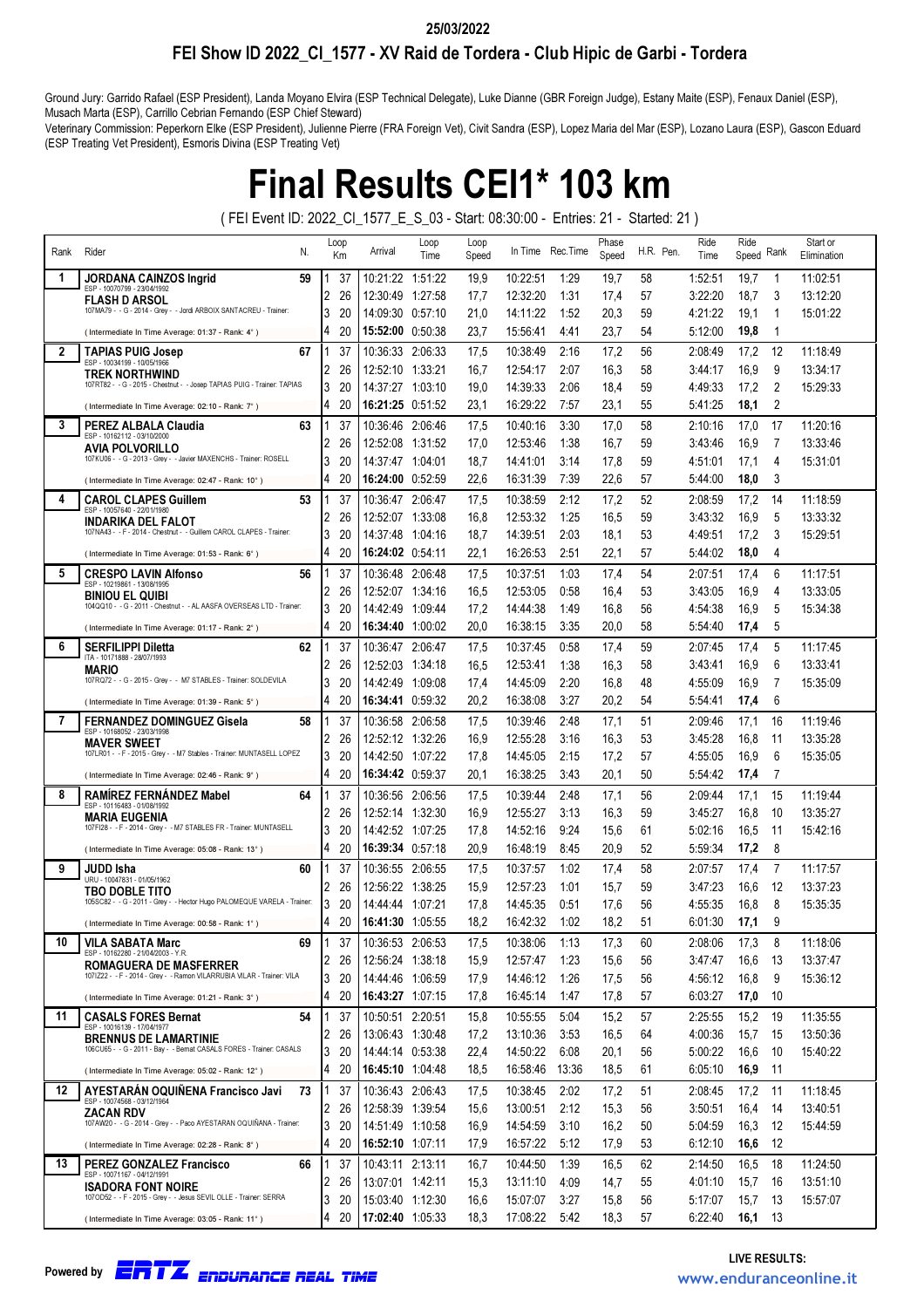| Rank       | Rider<br>N.                                                                                                                                                             | Loop<br>Km                          | Arrival                                                  | Loop<br>Time | Loop<br>Speed        |                                  | In Time Rec.Time     | Phase<br>Speed       | H.R. Pen.      | Ride<br>Time                  | Ride<br>Speed        | Rank             | Start or<br>Elimination                |
|------------|-------------------------------------------------------------------------------------------------------------------------------------------------------------------------|-------------------------------------|----------------------------------------------------------|--------------|----------------------|----------------------------------|----------------------|----------------------|----------------|-------------------------------|----------------------|------------------|----------------------------------------|
| <b>FTQ</b> | <b>CASILLAS RODRÍGUEZ Laura</b><br>72<br>ESP - 10178070 - 21/02/1999<br><b>RUFUS 75</b><br>106DX90 - - M - 2011 - Grey - - Ramon ALIGUE PUJOL - Trainer: CASILLAS       | 37<br>2<br>26<br>3<br>20<br>20<br>4 | 10:21:21 1:51:21<br>12:28:27 1:23:28<br>14:09:29 0:57:32 |              | 19.9<br>18.7<br>20.9 | 10:24:59<br>12:31:57<br>14:12:32 | 3:38<br>3:30<br>3:03 | 19.3<br>17.9<br>19,8 | 56<br>57<br>56 | 1:54:59<br>3:21:57<br>4:22:32 | 19.3<br>18.7<br>19.0 | 2<br>2           | 11:04:59<br>13:11:57<br>Irr. Gait [GA] |
| <b>FTQ</b> | <b>MIRANDA RIEROLA Joan</b><br>61<br>ESP - 10245883 - 06/03/2003 - Y.R.<br><b>NADO PEU</b><br>106JN60 - - F - 2012 - Bay - - Barbara SIMON RIERA - Trainer: SIMON RIERA | 37<br>2<br>26<br>3<br>20<br>20<br>4 | 10:21:21 1:51:21<br>12:28:26 1:23:21<br>14:09:29 0:58:23 |              | 19.9<br>18.7<br>20,6 | 10:25:05<br>12:31:06<br>14:12:37 | 3:44<br>2:40<br>3:08 | 19,3<br>18,1<br>19,5 | 63<br>57<br>58 | 1:55:05<br>3:21:06<br>4:22:37 | 19.3<br>18.8<br>19,0 | 3<br>$\mathbf 1$ | 11:05:05<br>13:11:06<br>Irr. Gait [GA] |
| <b>FTQ</b> | <b>BORGES Kristofer</b><br>52<br>URU - 10143251 - 05/04/1996<br><b>AVALON IMPERIA</b><br>107JJ09 - - F - 2013 - Chestnut - - Josep COMPANY AGUSTI - Trainer:            | 37<br>2<br>26<br>3<br>20<br>20<br>4 | 10:36:45 2:06:45<br>12:52:02 1:33:22<br>14:37:48 1:03:49 |              | 17.5<br>16.7<br>18,8 | 10:38:40<br>12:53:59<br>14:41:42 | 1:55<br>1:57<br>3:54 | 17,3<br>16,4<br>17,7 | 59<br>62<br>61 | 2:08:40<br>3:43:59<br>4:51:42 | 17,3<br>16.9<br>17,1 | 10<br>8          | 11:18:40<br>13:33:59<br>Irr. Gait [GA] |
| <b>FTQ</b> | <b>SERRA SERRA Jan</b><br>74<br>ESP - 10209460 - 20/12/2006 - Y.R.<br><b>IV TRENKA</b><br>106UA30 - - F - 2011 - Grey - - John SERRA CAMPS - Trainer: MATAS             | 37<br>2<br>26<br>3<br>20<br>4<br>20 | 10:21:23 1:51:23<br>12:30:51 1:24:34                     |              | 19,9<br>18,4         | 10:26:17<br>12:33:14             | 4:54<br>2:23         | 19,1<br>17,9         | 60<br>61       | 1:56:17<br>3:23:14            | 19,1<br>18.6         | 4                | 11:06:17<br>Irr. Gait [GA]             |
| <b>FTQ</b> | <b>CASAS GOMBAU Aina</b><br>55<br>ESP - 10149276 - 04/04/2000<br><b>BEL-NARAB</b><br>107IP68 - - F - 2014 - Chestnut - - Amelia PUIGDOLLERS VILLENA - Trainer:          | 37<br>2<br>26<br>3<br>20<br>4<br>20 | 10:36:48 2:06:48<br>12:52:07 1:33:11                     |              | 17.5<br>16.7         | 10:38:56<br>12:53:37             | 2:08<br>1:30         | 17.2<br>16.5         | 53<br>52       | 2:08:56<br>3:43:37            | 17.2<br>16.9         | 13               | 11:18:56<br>Irr. Gait [GA]             |
| <b>FTQ</b> | <b>BADIA MARFA Rut</b><br>51<br>ESP - 10187474 - 03/11/2002 - Y.R.<br><b>MAVER SALADDIN</b><br>107RU22 - - G - 2015 - Chestnut - - Josep TAPIAS PUIG - Trainer: TAPIAS  | 37<br>2<br>26<br>20<br>3<br>4<br>20 | 10:36:35 2:06:35<br>12:52:11 1:33:52                     |              | 17.5<br>16.6         | 10:38:19<br>12:54:04             | 1:44<br>1:53         | 17,3<br>16.3         | 48<br>48       | 2:08:19<br>3:44:04            | 17.3<br>16.9         | 9                | 11:18:19<br>Irr. Gait [GA]             |
| <b>FTQ</b> | <b>SIMON RIERA Barbara</b><br>65<br>ESP - 10179751 - 11/07/1969<br><b>BARTRA PEU</b><br>107IG05 - - F - 2014 - Chestnut - - Barbara SIMON RIERA - Trainer: SIMON        | 37<br>2<br>26<br>3<br>20<br>4<br>20 | 10:21:21 1:51:21                                         |              | 19.9                 | 10:28:17                         | 6:56                 | 18.8                 | 88             | 1:58:17                       | 18.8                 |                  | Metabolic [ME]                         |
| <b>FTQ</b> | <b>THORNE Nicola</b><br>68<br>GBR - 10055573 - 08/05/197<br>DYNAMITE LAMARTINI AA<br>106TH61 - - F - 2013 - Grey - - Bernat CASALS FORES - Trainer: CASALS              | 37<br>26<br>2<br>3<br>20<br>4<br>20 | 10:50:52 2:20:52                                         |              | 15.8                 | 10:55:53                         | 5:01                 | 15.2                 | 60             | 2:25:53                       | 15.2                 |                  | Irr. Gait [GA]                         |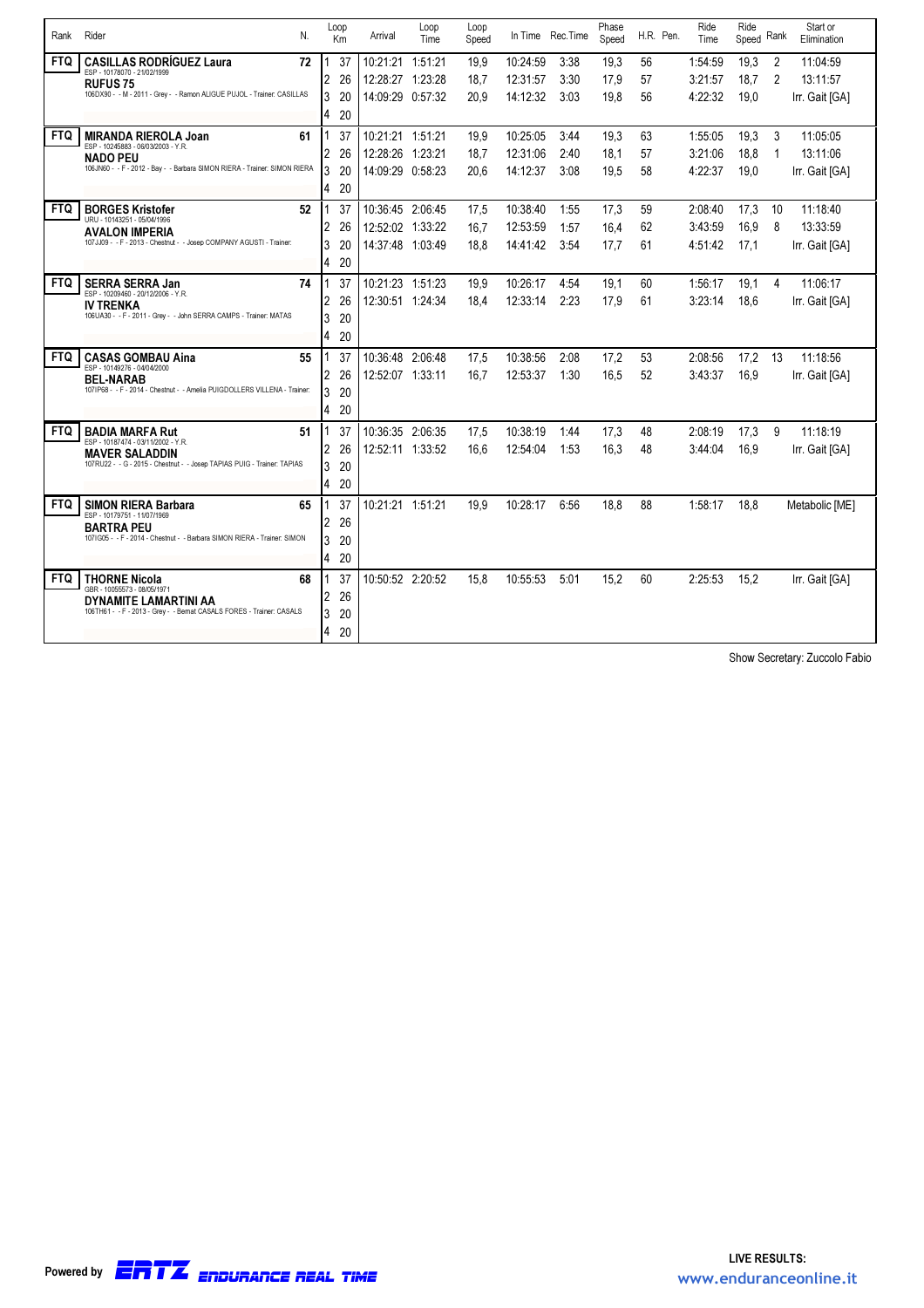#### 25/03/2022

### FEI Show ID 2022\_CI\_1577 - XV Raid de Tordera - Club Hipic de Garbi - Tordera

Ground Jury: Garrido Rafael (ESP President), Landa Moyano Elvira (ESP Technical Delegate), Luke Dianne (GBR Foreign Judge), Estany Maite (ESP), Fenaux Daniel (ESP), Musach Marta (ESP), Carrillo Cebrian Fernando (ESP Chief Steward)

Veterinary Commission: Peperkorn Elke (ESP President), Julienne Pierre (FRA Foreign Vet), Civit Sandra (ESP), Lopez Maria del Mar (ESP), Lozano Laura (ESP), Gascon Eduard (ESP Treating Vet President), Esmoris Divina (ESP Treating Vet)

## Final Results CEN3\* 160 km

( Start: 06:00:00 - Entries: 1 - Started: 1 )

| Rank | Rider<br>N.                                                            |    | Loop<br>Km | Arrival            | Loop<br>Time | Loop<br>Speed | In Time Rec. Time Speed |      | Phase       | H.R. Pen. | Ride<br>Time | Ride<br>Rank<br>Speed | Start or<br>Elimination |
|------|------------------------------------------------------------------------|----|------------|--------------------|--------------|---------------|-------------------------|------|-------------|-----------|--------------|-----------------------|-------------------------|
|      | MUNTASELL LOPEZ Jordi<br>18                                            |    | 37         | 7:47:17            | 1:47:17      | 20.693        | 7:48:40                 | 1:23 | 20.429      | -59       | 1:48:40      | 20.429                | 8:28:40                 |
|      | ESP - 10101756 - 12/12/1998                                            |    | 26         | 9:53:39            | 1:24:59      | 18.357        | 9:54:58                 | 1:19 | 18.076      | -59       | 3:14:58      | 19.388                | 10:34:58                |
|      | <b>PETRA DEL REY</b>                                                   |    | 37         | 12:19:33 1:44:35   |              | 21.227        | 12:21:22                | 1:49 | 20.865      | -59       | 5:01:22      | 19.909                | 13:01:22                |
|      | 106MG44 - - F - 2012 - Chestnut - - JR FNDURANCF - Trainer: MUNTASFI I |    | 20         | $13:56:14$ 0:54:52 |              | 21.871        | 13:57:56                |      | 1:42 21.214 | -64       | 5:57:56      | 20.115                | 14:47:56                |
|      | LOPEZ Jordi                                                            |    | 20         | 15:45:44           | 0:57:48      | 20.761        | 15:47:40                | 1:56 | 20.089      | -64       | 6:57:40      | 20.112                | Irr. Gait               |
|      |                                                                        | 16 | 20         |                    |              |               |                         |      |             |           |              |                       |                         |